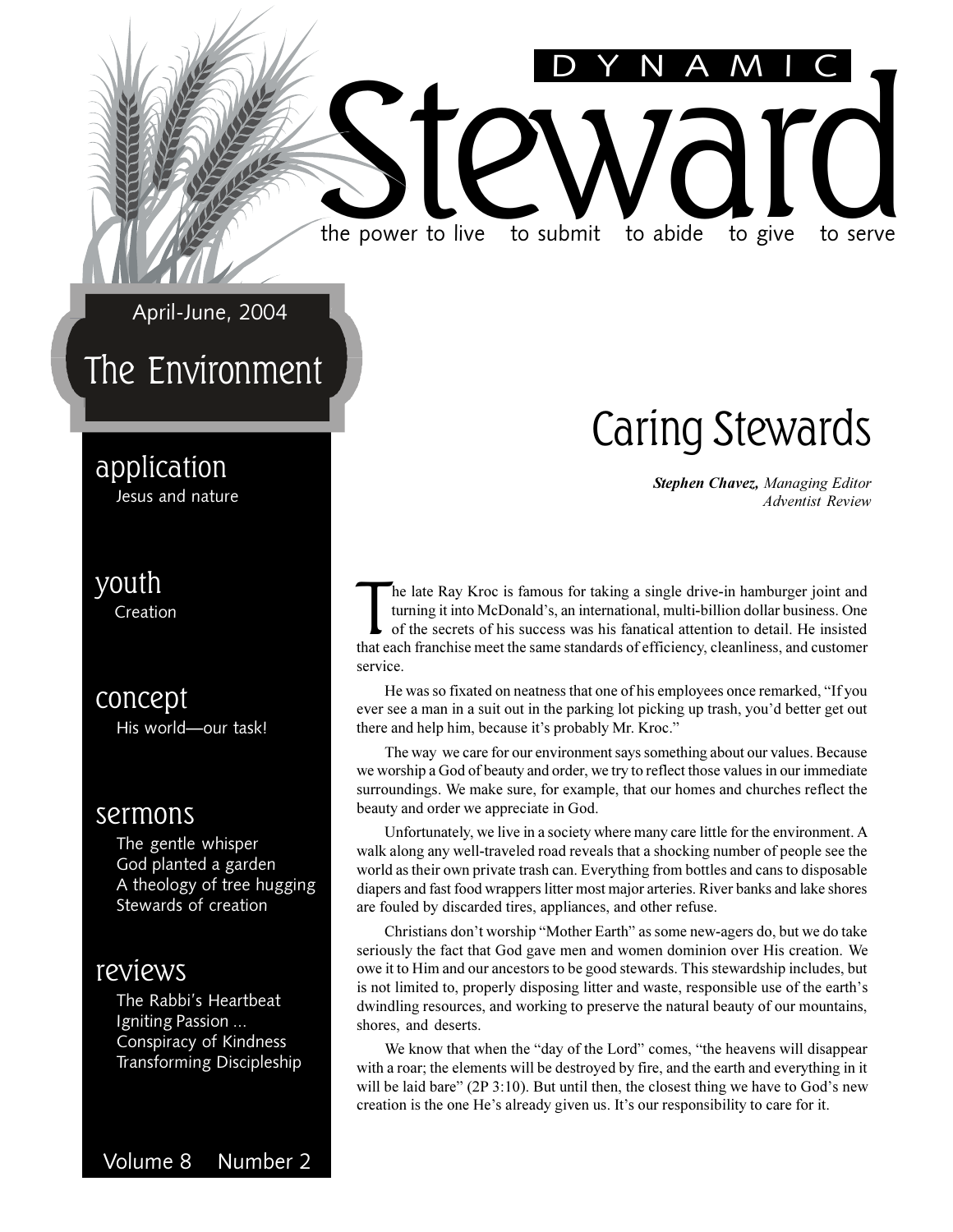# $\overline{\phantom{\alpha}}$ application

### Jesus and Lessons from Nature

*From the staff of Dynamic Steward*

#### Introduction

It is interesting to reflect on Jesus and His references to nature, especially as we<br>acknowledge His role as Creator of our world. This study will look at several<br>lessons Jesus drew from nature, or His environment, during t is interesting to reflect on Jesus and His references to nature, especially as we acknowledge His role as Creator of our world. This study will look at several earth. As we study, may we gain new insights into our relationship to and our responsibility for His creation.

#### 1. The Living Water

*Read: John 4:13-14; 7:37-38; Exodus 17:6; Isaiah 44:2-4*

Jesus chooses this critical element of life when He refers to Himself as the Source of Living Water. As recorded in Leviticus, Moses strikes the "rock" and God pours out the refreshing, life-sustaining liquid. This Scriptural passage communicates God's ability to provide for His children.

*As Christian stewards and environmentalists, how can we cooperate with God and minister to the peoples of the world by contributing to such an essential need?*

#### 2. The Bread of Life

#### *Read: John 6:35; 48; 51*

Bread is an essential part of much of the world's basic food supply. Jesus acknowledges this when He states: "I am the Bread of Life" (Jn 6:48). Christ broke bread with His disciples. He shared a little lad's lunch of loaves and fishes and fed thousands of people on at least two occasions, as recorded in Scripture. And the bread was miraculously extended because Jesus blessed it.

*In what practical ways can we help extend Jesus breaking of bread and His expanding blessing to the world? Think of ways, first, within your own family, then within your own community, and finally, the world.*

#### 3. The fifth sparrow

#### *Read: Matthew 10:29 and Luke 12:6*

In the book of Matthew Jesus tells us that two sparrows were sold for a farthing. By comparison, in Luke's passage, Christ tells us that five sparrows could be purchased for two farthings. Not much for the fragile little creatures! But with two farthings, one sparrow was thrown in free!

What makes us stop and truly consider is what Jesus goes on to say about these tiny birds: "Yet not one of them is forgotten by God."

*If God cares so much for His creation that He notices one apparently insignificant sparrow, how does He care about creation in its entirety?*

*God asks us to care with Him-to begin where we are, doing what we can. As with* Peter and John at the gate Beautiful, we cannot give what we don't possess, but we *can respond with them, "What I have I give you" (Ac 3:6).* 



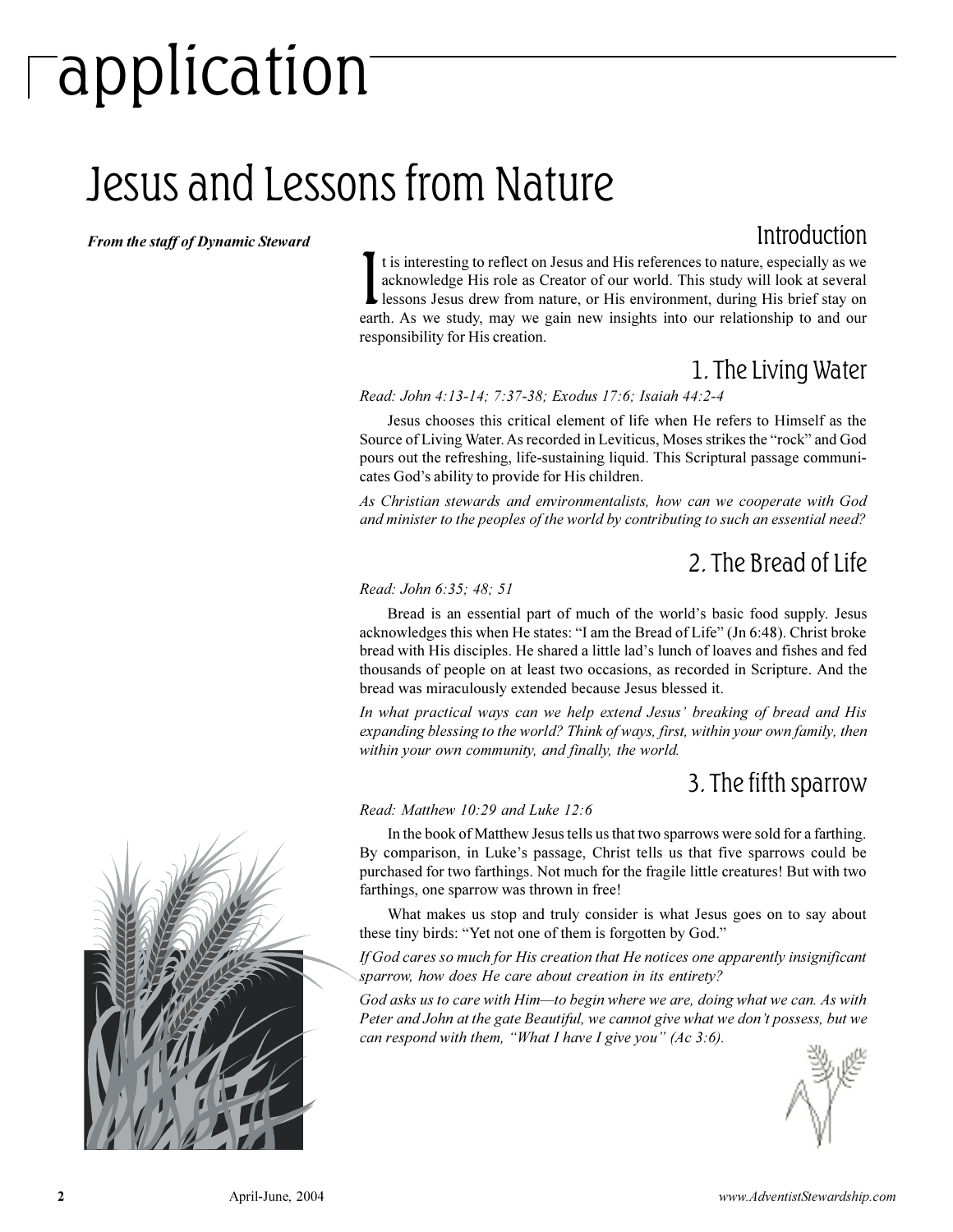# youth

### Creation

Inderkidz' be<br>
illustrated by<br>
features excer<br>
God's inspired work. onderkidz' beautifully illustrated book entitled, *Creation*, is written and illustrated by Helen and David Haidle, respectively. The story of Creation features excerpts from Genesis and the Psalms which show the beauty of

After describing the Creation week and how God blessed the Sabbath or seventh day and rested upon it, the book does not end there. The reader receives three additional sections as a bonus

- God Created Amazing Creatures!
- God Created Amazing Senses!
- God Created Colorful Creatures and Amazing Shapes!

 These last six pages describe and smartly illustrate such interesting creatures as the octopus, the moth-brooder fish, the star-nosed mole, and more.

The graphics exude a sense of movement as God travels through the atmosphere creating this world. A good book to share and discuss with your children.

> *Psalm 19:1-4 The heavens tell about the glory of God. The skies show that his hands created them. No sound is heard from them. At the same time, their voice goes out into the whole earth.* -From Creation



by Helen and David Haidle Zonderkidz Grand Rapids, Michigan 2000 \$US 4.99

quotes

#### Environment ...

I look upon the world as my parish.*John Wesley*

The world is God's epistle to mankind—his thoughts are flashing upon us from every direction.—*Plato* What a glorious world Almighty God has given us! How thankless and ungrateful we are, and how we

labor to mar His gifts.-Robert E. Lee

You've seen the world—the beauty and the wonder and the power, the shapes of things, their colors, lights and shades, changes, surprises—and God made it all.—*Robert Browning* 

It is no accident that wherever we point the telescope we see beauty, that wherever we look with the microscope there we find beauty. It beats in through every nook and cranny of the mighty world.—Rufus Matthew Jones

Open, ye heavens, your living doors; let in the great Creator from His work return'd magnificent, His six days work, a world!*John Milton*

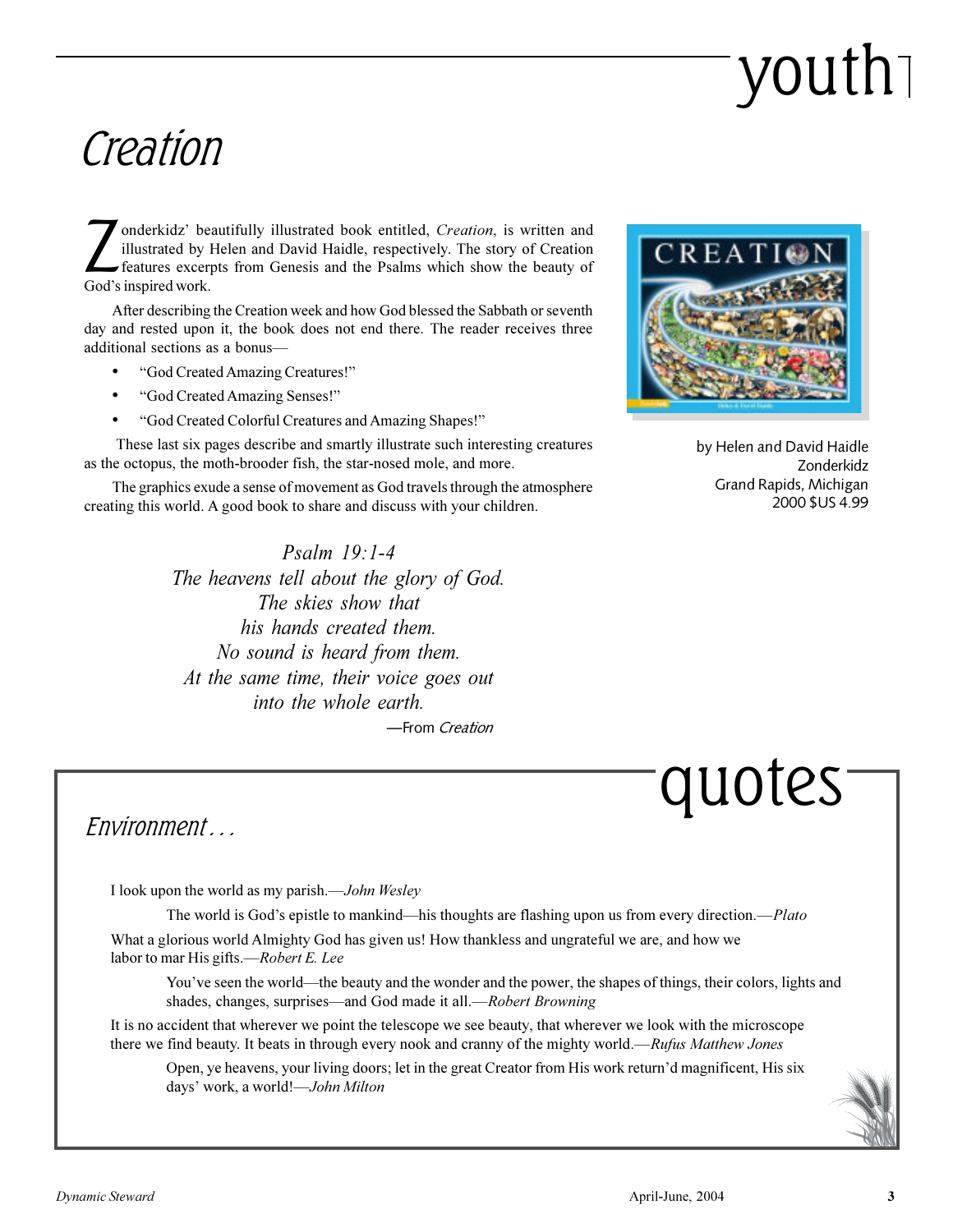## concept

### His World—Our Task!

*Benjamin C. Maxson, Director General Conference Stewardship Department*

#### Where did we lose it?

The environmental community confronts us with a challenge. Will we survive the abuse we heap on our environment? Periodic reports on the "greenhouse effect" or global warming warn of environmental change and potential cata he environmental community confronts us with a challenge. Will we survive the abuse we heap on our environment? Periodic reports on the "greenhouse effect" or global warming warn of environmental change and potential Coming of Jesus, as Christians, we are not exempt from this challenge or from responsibility for misuse of our world and its resources. In fact, Christians who emphasize Jesus' Second Coming and a catastrophic end to the world are often accused of being indifferent to the environment.

The perceived attitude is one of disinterest in the long-term survival of the environment since it will all be destroyed at the Second Coming. This all makes me wonder where we lost our God-given sense of responsibility. After all, this world *does* belong to God, and we are stewards of the resources He has placed in our hands.

#### In the beginning

If we are to seriously accept the care for God's world, we must return to where it all began—creation.

During the six days of creation, God spoke this world and all its resources into existence. The world is His by right of creation. He claims it as His own: The earth is the Lord's, and everything in it, the world, and all who live in it" (Ps  $24:1$ ).

On the sixth day of creation, God created Adam and Eve and gave them the responsibility of "ruling" over this world and all in it (Gn 1:28-30). This "dominion" was presented in the context of their being created in God's image. Thus our management of natural resources is an extension of the initial responsibility given to humanity at creation—an extension of God's management. As a result, we must administer this trust in the spirit and attitude of the Creator.

#### Challenging a sacred responsibility

However, there are a number of factors which challenge our fulfillment of this sacred responsibility:

1. *Selfishness*. We must face the reality of our natural sinful tendencies. We tend to think about our needs and wants regardless of others, or the impact on the environment.

2. *Indifference*. Too often we simply don't care. We see natural resources as limitless and don't stop to think about our impact on the world around us.

3. *Ignorance*. We do little to educate Christians as faithful stewards, and even when we address the subject of stewardship, little is said about care for the world and our environment.

4. *Ownership*. We forget that God is the real Owner of this world and think it is ours to do with as we wish.

#### So, what can we do?

It all starts with basic Lordship. We must accept this world as a divine trust. Weakened as it may be by six thousand years of sin, the environment is the context in which our stewardship takes place. Ignoring care for the environment is a rejection of the initial responsibility given to Adam and Eve. This is a sacred trust.

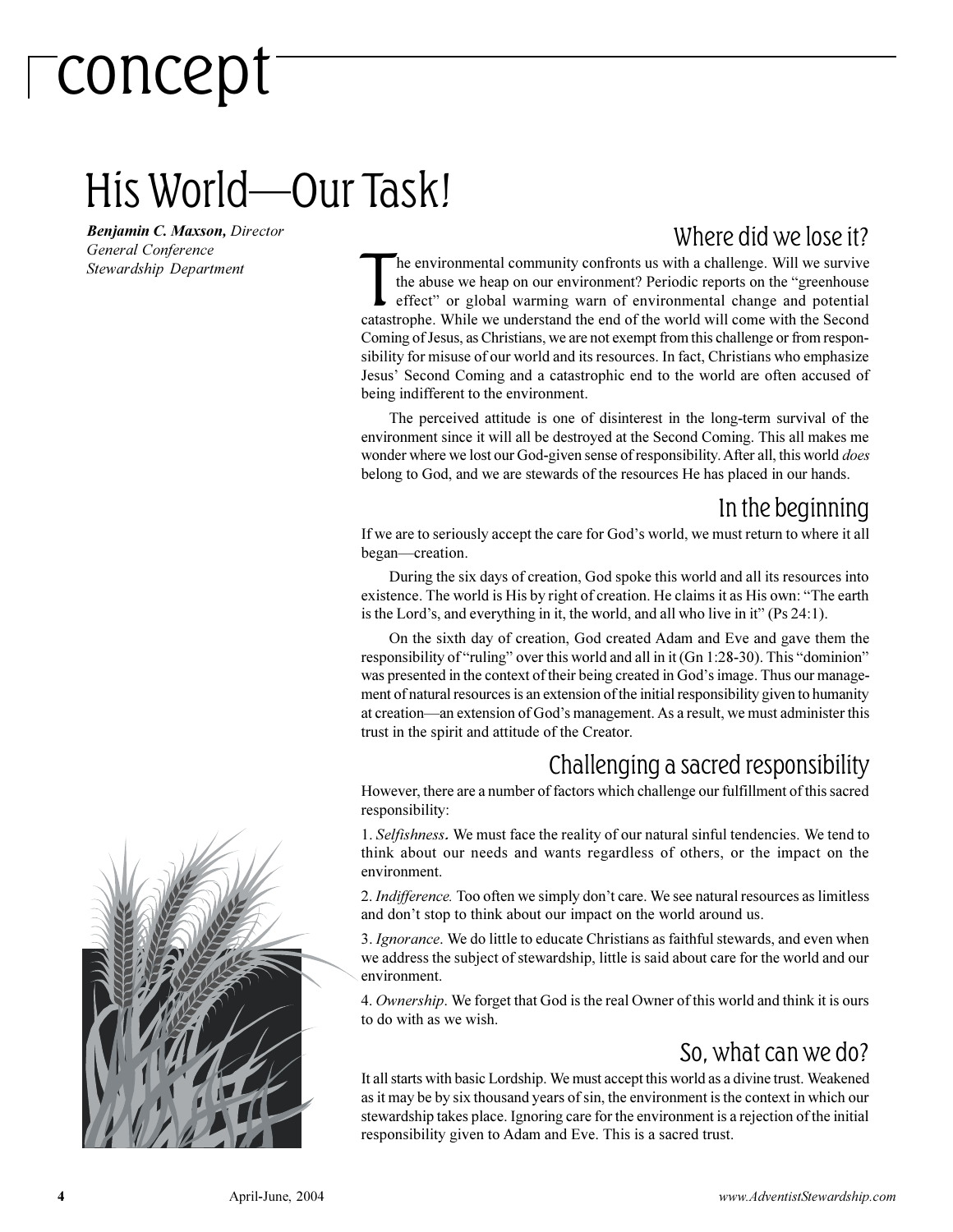# concept

Accepting this trust, we must look for ways to make a difference in the practical issues of daily life. There are world environmental issues, but few of us have much impact at that level. However, we can make an impact on the portion of the environment which God has placed in our hands—our areas of direct responsibility.

- We can extend our worship of God into our management of all our resources, including the world in which we live.
- We can help our church members understand this sacred trust. This should include sermons on the world belonging to God and our role as stewards of His creation.
- We can move from a wasteful or careless attitude to one of careful choices. This includes our decisions about the use of resources in our homes.

"This is our Father's world . . ." the hymn says, but what do our lives say? How long can we continue to ignore the sacred responsibility God gave to Adam and Eve?

*Ignoring care for the environment is a rejection of the initial responsibility given to Adam and Eve. This is a sacred trust.*

#### more from  $window$  the director's desk  $...$ stewardship

#### Southern Asia Division Stewardship Summit

The Southern Asia Division conducted a division-wide training event in connection with a Division Stewardship Summit. Ben Maxson and Jean-Luc connection with a Division Stewardship Summit. Ben Maxson and Jean-Luc Lézeau represented the General Conference Stewardship Department. This training event took place on February 20-22, with more than forty stewardship and ministry leaders from across the division. The focus of the training was on stewardship principles and discipleship. The group gained new insights and understanding into a biblical approach to stewardship by focusing on making disciples.

The division-wide Summit followed on February 23-27. More than onehundred administrators and stewardship directors spent four days discussing contemporary trends and biblical stewardship principles. Additional discussion focused on future plans and strategic training for implementing a comprehensive stewardship program across the division. The challenge is to get the training to the members scattered across the wide territories of India and into the diverse cultures of a varied and complex church.

#### Earth Day, April 22

We searched the web to see what<br>it had to say about Earth Day, it had to say about Earth Day, April 22, and found the Earth Day Network at www.earthday.org.

This international site lists home pages for numerous countries. Take a look and "Measure Your Ecological" Footprint"-an online quiz to measure your impact on Earth's resources. Sources are also listed to help you determine what is in your water. Educators can even find lesson plans for classroom environmental education.

As Seventh-day Adventist Christians, we can all find something to do to help care for Creation, can't we?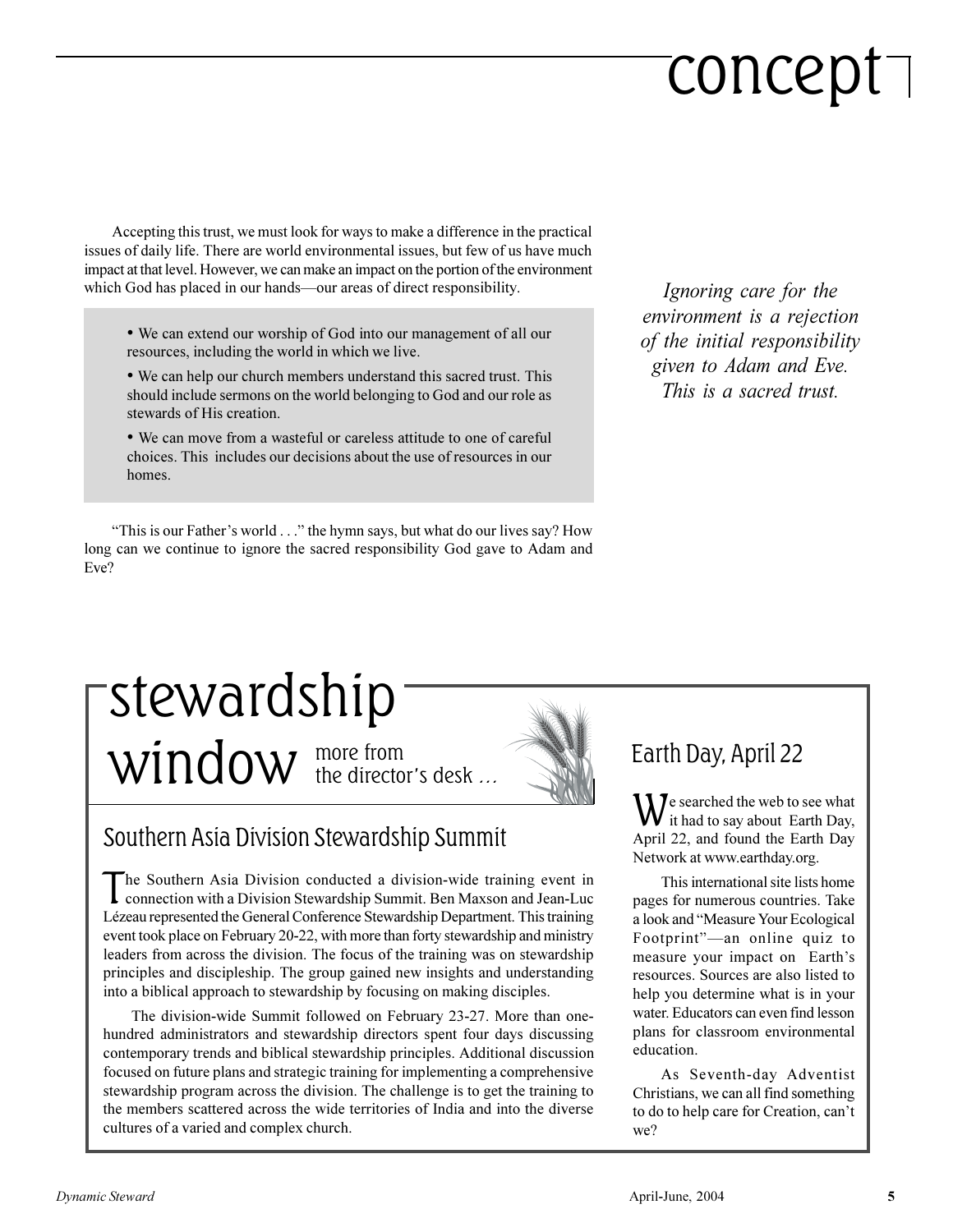### The Gentle Whisper

*Michael Barrick, Managing Director of Education & Communication Wall Watchers*

*Michael Barrick edits the Internet magazine www.thegoodsteward.com. You can contact him at: mbarrick@wallwatchers.org*

*A trip into Gods unspoiled creation testifies to the truth of the Gospel. Everything I see is His creation and provision.*

SCRIPTURE: 1 Kings 19:11-12

Going to the mountain lijah went to the mountain to hear God's "gentle whisper" (1K 19:12). It's a

I lijah went to the mountain to hear God's "gentle whisper" (1K 19:12). It's a model I've followed all of my years. For instance, if I believe God directs my life, even in the task of designing lesson plans for the English model I've followed all of my years. For instance, if I believe God directs my life, even in the task of designing lesson plans for the English classes I teach-

As did the poet Thoreau, I have discovered it is in His Creation we call "nature" that the noise of everyday life is quieted. It is in the silence of trees and rocks, fern and brook, flora and fauna, ridge tops and valleys, that I hear God's voice.

#### Attune to His voice

Just like all His children, I have ignored or rejected His counsel. Actually, there were times when I could not even hear it! But that is not God's fault. He was speaking. I was just not concerned enough to set aside the activities in my life that are really nothing more than distractions. Indeed, many are completely irrelevant to His hopes for me.

We are all "creations" of the same God, but tragically there are times we worship false gods. As His created beings, it should not surprise us that it is in the midst of His creation we can best hear His gentle whisper.

#### Relying upon the Rock

I am most content when I conduct my life according to the Counselor's guidance I hear as I sit on my favorite praying spot—a rock along Cold Creek, near the Pisgah Forest in western North Carolina. It is through this conscious effort to strengthen my relationship with my Master, Jesus Christ, that I learn to live as He lived-in prayer and service to others. It is here on the rock, where I learn to hear, understand, and ultimately rely upon the Rock of salvation.

#### A simpler time

This favorite rock of mine does not sit in complete isolation. Next to it is the cabin that my uncle, my son, and some friends and I built with our own hands. At the other end of the fifty-seven-acre refuge are nearby neighbors whom we can count on, even on a cold February morning. The cabin and its environs beckon to a simpler time, a time before human inventions—both technical and institutional—deceived man into believing that there is no truth.

We have harnessed nuclear energy and can communicate instantly to any part of the world. Grocery stores in many places allude to unending plenty. With everything we need or want for physical comfort literally at our fingertips, we have deceived ourselves into thinking that it is only our own ingenuity and industry that has provided us with these conveniences, so we forget about God.

But a trip into God's unspoiled creation testifies to the truth of the Gospel. Everything I see is His creation and provision. God has taught me valuable lessons through the days we have spent building and the nights we've spent under the stars—lessons that I have not, nor could have discovered any other way. He has taught me about His provisions, about the importance of developing and maintaining relationships, and about what is truly important in this brief life we enjoy as stewards temporarily inhabiting this planet.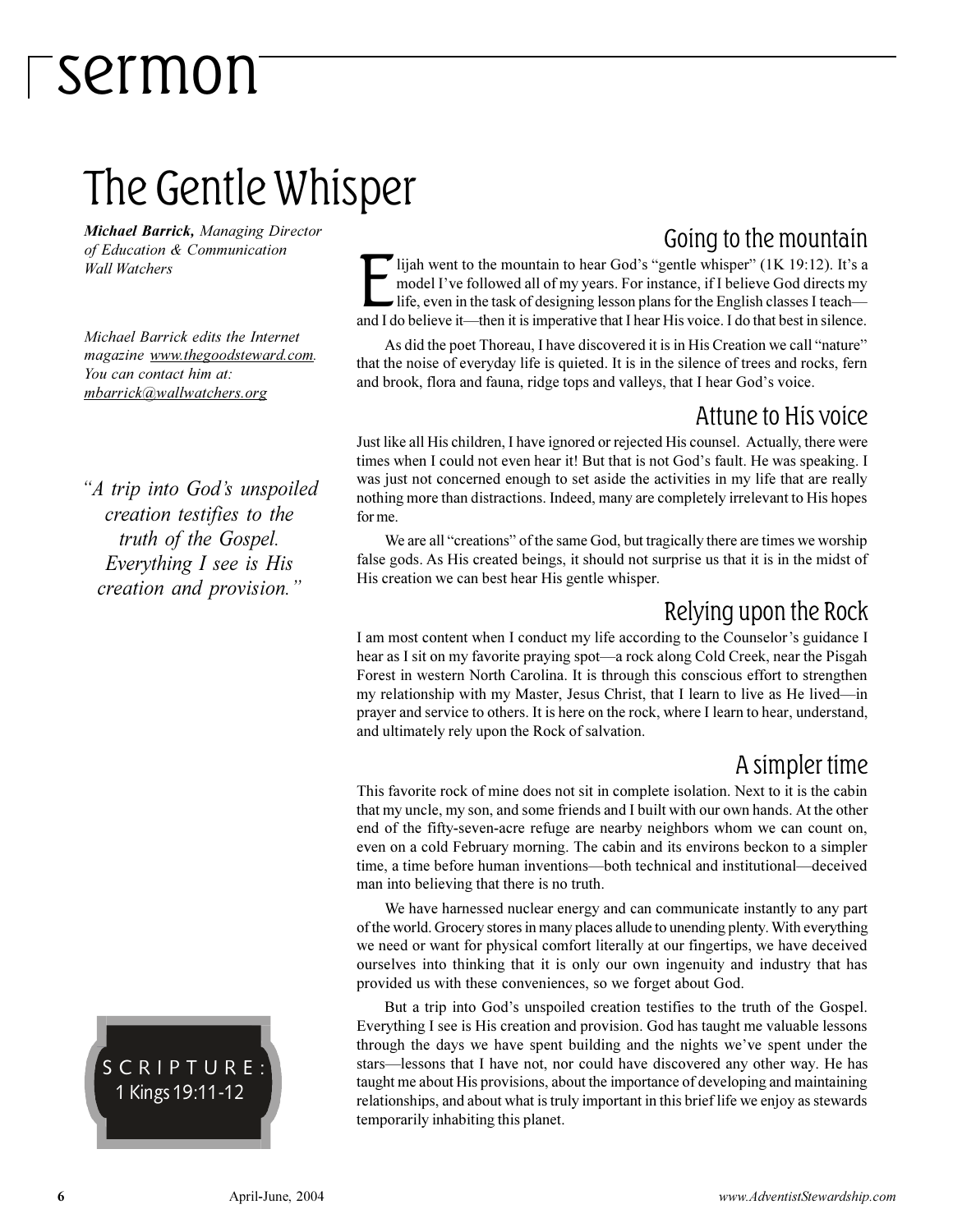*The breeze moving through the trees, the occasional songbird ... the creek rolling over the stones, these are the only conversation. A symphony of the Creator's sounds sings directly to my soul.* 

The breeze moving through the trees, the occasional songbird, the crows and woodpeckers, the creek rolling over the stones, these are the only conversation. A symphony of the Creator's sounds sings directly to my soul. As unorthodox as it may sound, this is often my "church." As I marvel at the beauty, I worship. I am thankful for creation. As I consider the Creator, I am humbled.

#### Growing closer

It is Good Friday and we are on our knees planting potatoes. More importantly, we are growing closer to family, neighbors, and God. It is the fall harvest of the same potatoes, a reminder that it is not the local supermarket that is the source of our food. It is a gift of God.

Though this close connection to His creation clears my mind, it does not empty it. The distractions of everyday life do not erase my memory; they provide clarity a kind of depth perception on life's challenges. It is as if I see myself from a heavenly perspective and recognize my humble position, and more importantly, the insignificance of any problems I am experiencing, in contrast to God's magnificence.

#### The key relationship

The appeal of the mountaintop is the seclusion it offers. When I am here, it is because I have sensed the need to commune, not with people, but with the Creator and His handiwork. Scripture is clear. Jesus expects us to be responsible stewards of everything He has given us-gifts, talents, resources, time:

> For we must all appear before the judgment seat of Christ, that each one may receive what is due him for the things done in the body, whether good or bad"  $(2 Cor 5:10)$ .

We, because we are "commissioned" to make Christ known to the world, must first know Him (Mt 28: 18-20).

As I've grown older, I have concluded that the most important responsibility Christians have is to develop and maintain relationships that strengthen us and the Kingdom. The most important of these relationships is the one we have with our Savior.

No matter how hard I try, I can only focus on one conversation at a time. If I am not alone, I cannot listen to what God is saying to me through His Spirit. Yes, maybe I can hear Him when I am among others, but to really listen, absorb, and apply God's guidance in my life, I must listen for that gentle whisper. It is in His creation that I hear it best.

© Wall Watchers, 2004

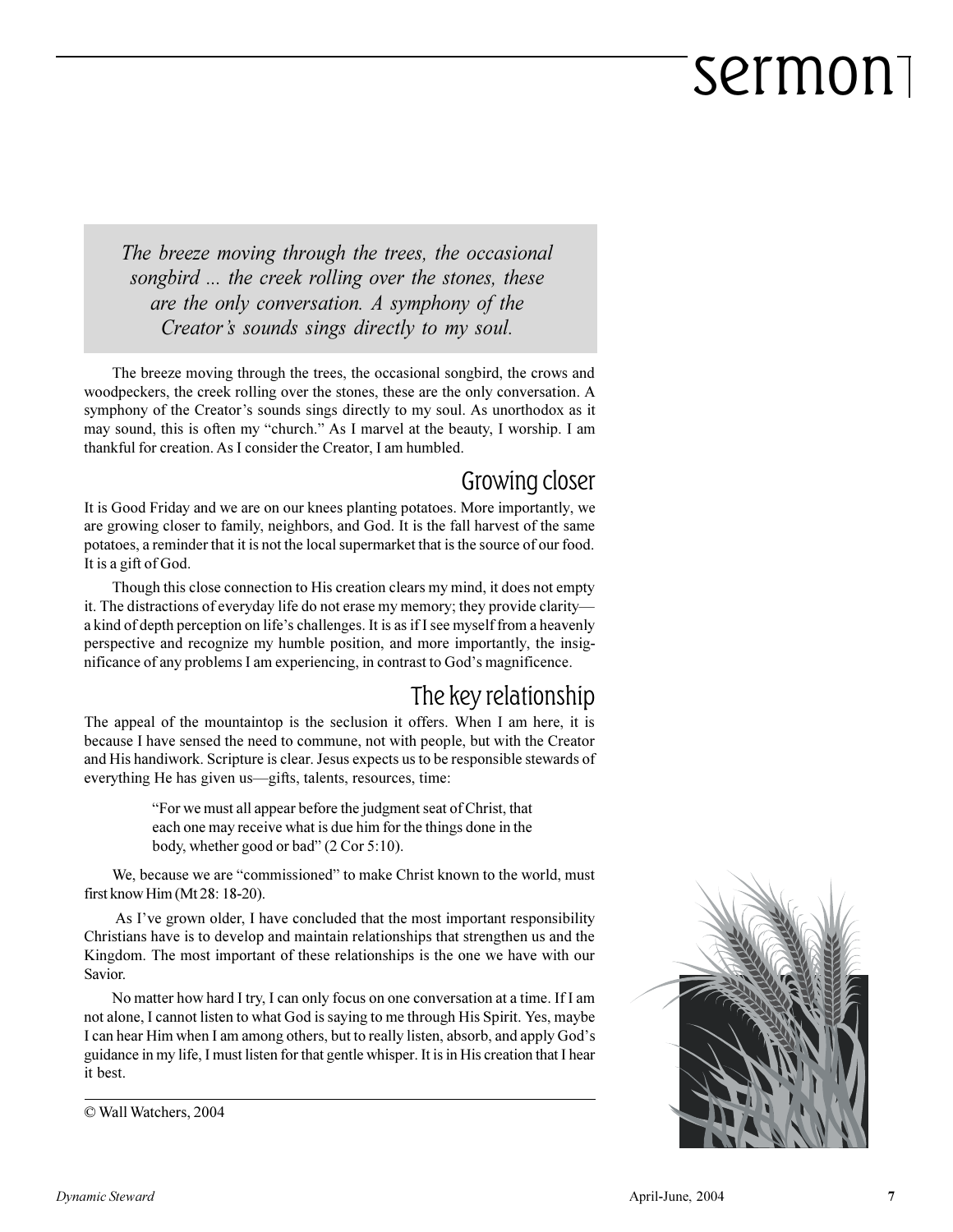### God Planted a Garden Views on Christian Ecology

*Dr. Will Eva, Editor Ministry Magazine*

*This editorial was published in the September 2001 issue of Ministry.*

Unexpected reserve

T here is a strange, almost collective reserve among some Christians when it comes to championing the health of God's creation, particularly that of earth itself and its collective environment.

There is in the Christian community:

 A consistent concern for preserving the moral purity of the humanity God fashioned from the dust of the ground and into whose nostrils He breathed life

 A deep and far-reaching desire, especially among Seventh-day Adventists, to promote the physical health with which God created the human race

 A strong stirring of the conscience when animals, even wildlife, are not treated with kindness and care

 The principle of loving, respecting, serving, and preserving our fellow human beings who are God's workmanship, those whom, along with us, He made of one blood

• A deep and widespread appreciation for "the beauty of the earth and the glory of the skies

However, we often hold back when it comes to connecting our faith with the ecologically informed respect so necessary for the preservation of a high quality of life in our industrialized, hyper-populated age.

#### Reverence for creation

In his stimulating article "The Theological Value of the Creation Account," (*Ministry*, March 2001, pp. 7-10), Greg King exposes the foundational theological suggestiveness, and even the definitude found in the first few chapters of the Bible. Without question, one of the most evocative theological features of God's creative magnum opus was the brilliant variety, balance, beauty, interaction, integration, and systemic coordination of His delicate yet resilient design and work.

The words used in Genesis to describe God's work reveal a reverence for, or at least an innate deference to, God's creative work. These words call for us as humans to live life on this planet with the deepest respect for the primeval activity of God and to obey the divine mandate to actively and properly "rule over" this work (Gn 1:26-28).

#### Eastward in Eden

The description of the personal act of God when He planted "a garden eastward in Eden" (Gn 2:8), of God placing "the man" in the garden "to work it and take care of it"  $(v. 15)$ , and God bringing to Adam all the "beasts of the field and all the birds of the air," "to see what he would name them"  $(v. 19)$ , implies the need for humanity to understand his environment and his God-given responsibility toward it.

God's act of simply putting Adam in charge of this magnificent garden is descriptive of His desire and commission for humanity to love, nurture, and care for what He crafted. Genesis 2:15-20 reveals the Creator placing the final and highest form of His creation—humankind—in loving charge of the rest of His handiwork.

SCRIPTURE: Genesis 2:15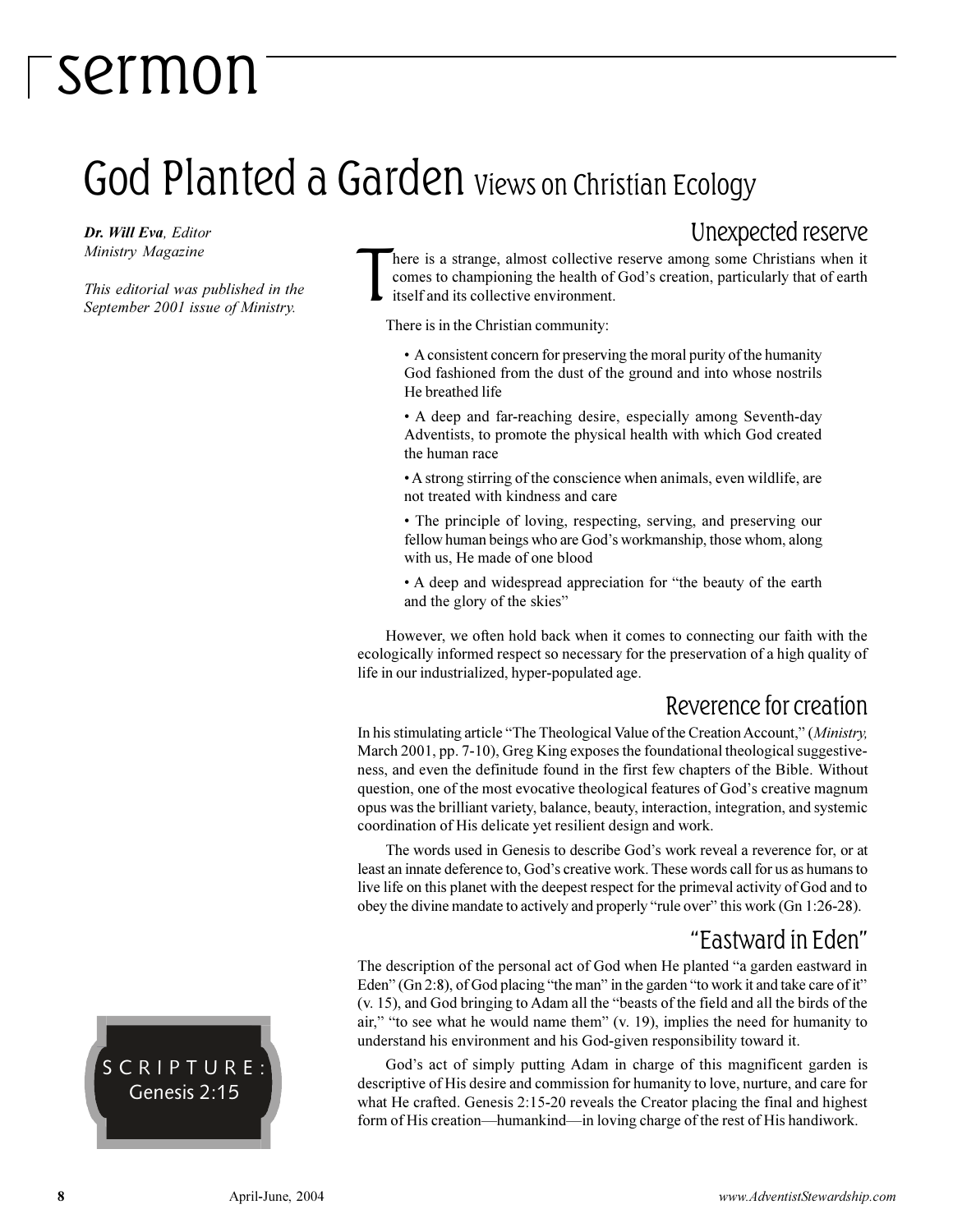#### Discouraging the indifference

In the biblical account of God forming Eve and bringing her to Adam, we see a formative pattern of marriage that is applicable for all time. Yet we find it difficult to see the ecological mandate that is just as implied in the Creation epic.

I believe two things discourage the indifference that we traditionally may have luxuriated in when it comes to the environment. One is simply the multiplied effects of today's massive proliferation of human beings all over the globe. The other is our now largely worldwide, hyper-industrialized and mechanized culture whose many manifestations are hostile to the original edenic ideal.

Of course we should look to the time when God "will make all things new" (Rv 21:5), but if we were to merely take this attitude about our health, our moral being, our spiritual development or—for that matter—the viability of our marriages, we know what would happen.

#### Faithful to His mandate

We cannot be turned away from the calling to care for our world just because it is viewed as a "liberal" cause or because of extremists who give the ecology movement a bad name. Instead, we must seek to be more and more faithful to the original edenic mandate.

Is this mere activism? I don't think so. Coming close to God's creation; loving it, understanding it, caring for it, being responsible for it, speaking out effectively for it—this is what is important. How could we do any less?

*Of course we should look to the time when God will make all things new, but if we were to merely take this attitude about our health, our moral being, our spiritual development or-for that matter—the viability of our marriages, we know what would happen!*

*The heavens declare the glory of God; The skies proclaim the work of his hands. Day after day they pour forth speech; Night after night they display knowledge.*



*There is no speech or language Where their voice is not heard. Their voice goes out into all the earth, Their words to the ends of the world.*

 *Psalm 19:1-4*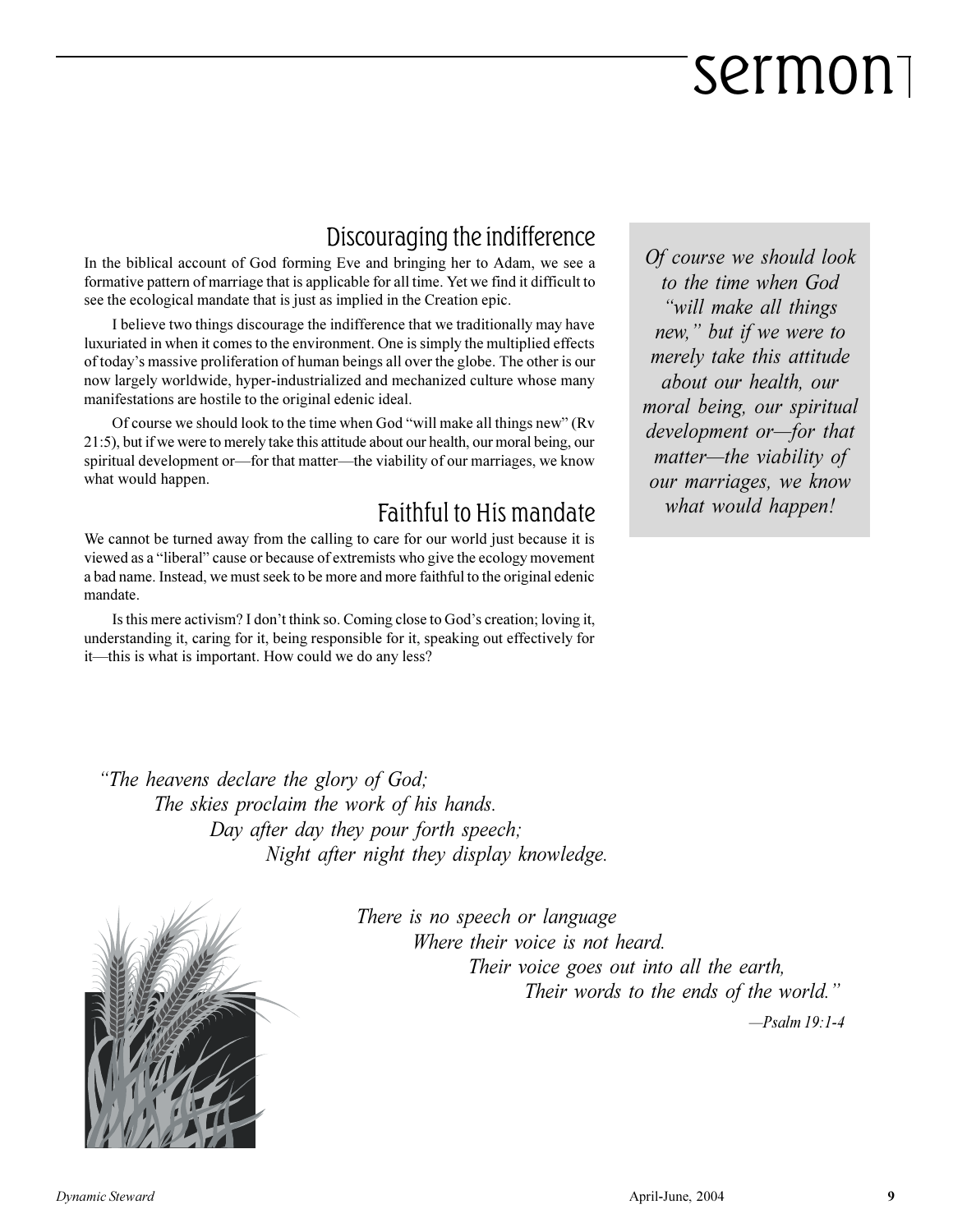### A Theology of Tree-Hugging

*Nathan Brown, Editor Signs Publishing Company Warburton, Victoria, Australia*

*As stewards of the earth, servants of all humanity, and disciples of Jesus, we must be agents of an allembracing change in our world.*

#### SCRIPTURE: Psalm 148

The natural world In 1992, seventeen of the world's leading scientists—including one-hundred four<br>Nobel laureates—met to consider the state of the natural world. They concluded<br>their gathering with this warning: "A great change in our stewa n 1992, seventeen of the world's leading scientists—including one-hundred four Nobel laureates—met to consider the state of the natural world. They concluded and the life on it is required if vast human misery is to be avoided and our global home on this planet is not to be irretrievably mutilated."<sup>1</sup>

While some may quibble about the edges of our looming environmental tragedies, the broad scale realities are increasingly beyond debate. Faced with the degradation of so many aspects of the natural world, it is significant that these eminent scientists many of whom would be considered and consider themselves non-believers—should employ a term such as "stewardship" to describe our relationship with the world around us. It is a word that should awaken in Christians echoes of their God-assigned role from creation. Unfortunately, it's a warning that demands a change of attitude for too many Christians and Christian organizations.

At creation, God gave a charge to humanity: "Multiply and fill the earth and subdue it. Be masters over the fish and birds and all the animals" (Gn 1:20, NLT). To many people—both inside and outside Christianity—this is the assumed Christian attitude to the world around us: subdue and master; use and abuse. But this attitude ignores the more tempered and stewardly tone of the next chapter: "God placed the man in the Garden of Eden to tend and care for it" (Gn 2:15). It's a different way of interacting with the world.

#### Living carefully

Significantly, these gathered scientists called for a profound change, not just a fine adjustment. So much of how we live our lives is indefensible, self-centered, and simply wrong. In much of the Western world, and perhaps even more broadly, "we are engaged in a mania of consumption.... More and more people own houses that are larger and larger, and ever more crowded with stuff.<sup>22</sup> And while some of us may espouse the fashionable garb of environmental concern, most of our lives deny the reality of God's creation and our responsibilities: "Much of our contemporary creative work seems to presuppose an absurd or meaningless world, a world in which particular acts matter very little or have no larger significance. Our practices, as when we engineer or modify habitats and organisms or when we produce substandard and therefore wasteful products, suggest we see the universe as ours to do with as we please.<sup>33</sup>

Such an attitude is profoundly anti-Christian: "The scriptural view that the whole creation belongs to God and that our role within the creation is limited, but also ennobled, to that of steward or servant, seems to make little practical difference in the way many people order their lives."<sup>4</sup> Whatever attitude we may adopt or preach is worthless in the face of a contradictory practical living.

Yet we are enmeshed in a self-defeating and planet-destroying culture and economy. Responding as Christians to the 'mania of consumption' may not always be straightforward, but minimizing our participation as much as possible is a first step. Author, Dallas Willard suggests a useful attitude for personal living: "a gentle but firm non-cooperation with things that everyone knows to be wrong."<sup>5</sup> In the context of environmental degradation, there are some big picture issues that everyone knows to be wrong: "Economies built on destruction and exhaustion must be replaced with economies that model hospitality and care. We need to see that our economic lives give the most honest portrayal of how we understand salvation."<sup>6</sup>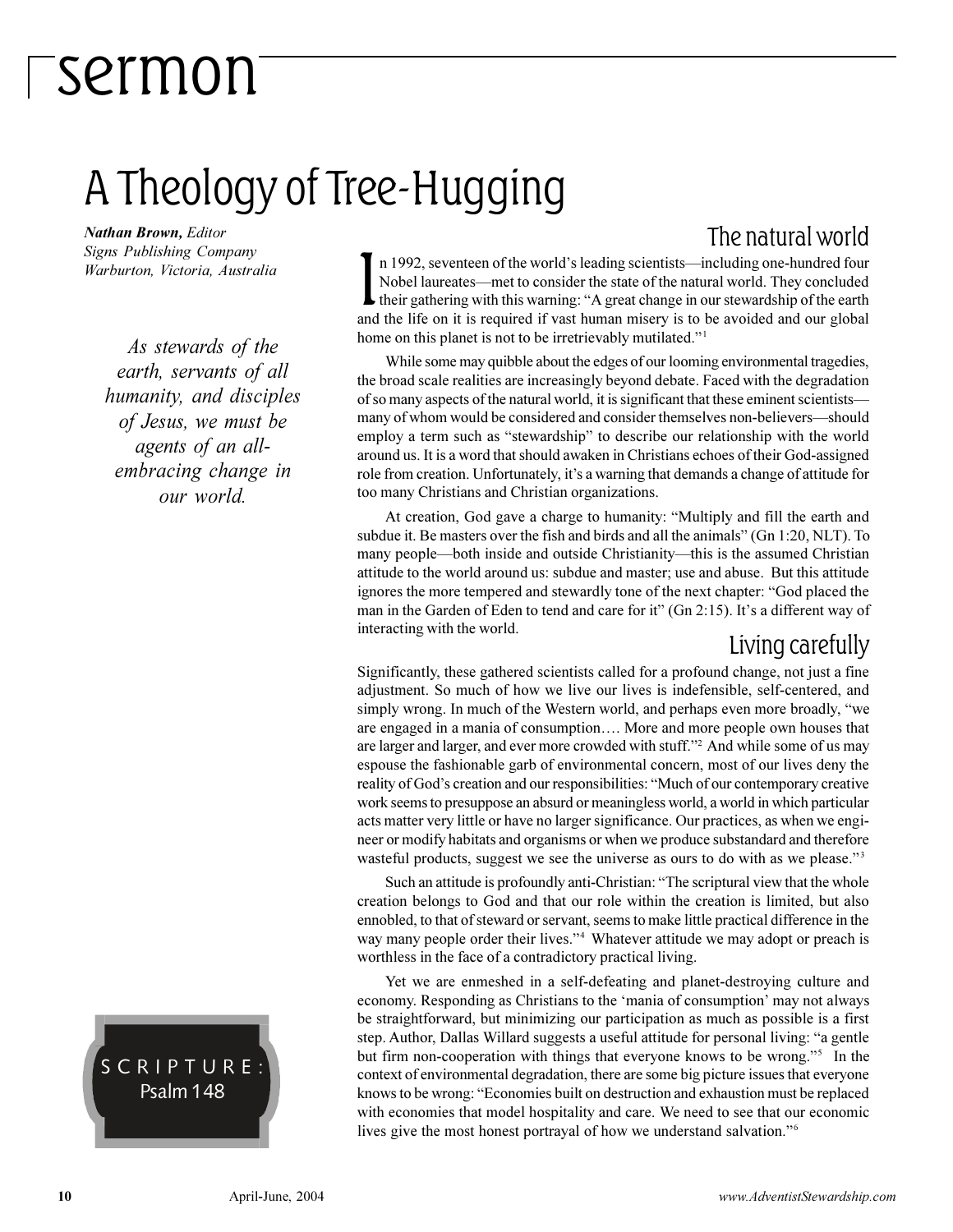#### Celebrating life: celebrating God

Before we get down to the serious business of environmentalism, perhaps our first task is to reclaim the wonder of creation. The Bible is filled with the celebration of the natural world—both by God, such as in Job 38-41, and people, such as Psalm 148. Jesus also drew from the natural world, examples of God's goodness and care (i.e. Mt 6: 26, 28-30) commending both our reliance on God and an appreciation of the simple gifts that surround us with wonder.

Former prominent American agriculturalist Liberty Hyde Bailey recognized this unique relationship between a follower of Christ and the natural world, arguing that "a man cannot be a good farmer unless he is a religious man." And possibly a good farmer—or those who live with such an appropriately steward-like attitude—is one most open to the religious aspect of life: To live intimately and sympathetically with the earth is to see that we are surrounded and sustained by gifts on every side and to acknowledge that the only proper response to this unfathomable kindness is our own attention, care, and gratitude."7

In much of the world, we live in an artificial, unsustainable, and thus unreal environment. We have cut ourselves off from the real world from which we draw our life. Sometimes the holiest, most profound, and most important moments in our lives must be watching a sunset, feeling the rain, listening to a chorus of frogs, or even hugging a tree. Such moments are celebrations of the abundant creativity of God.

#### For God so loved the world

As stewards of God's creation—"those who are gentle and lowly" and as such "the whole earth will belong to them" (Mt.  $5:5$ )—we should have an unrivalled global focus. We no longer need to ask, "Who is my neighbor?" (Lk 10:29). For we live with the increasing realization that we are all in this together: There is, in practice, no such thing as autonomy. Practically speaking there is only a distinction between responsible and irresponsible dependence."<sup>8</sup> We must be alert to the prospect and reality of "vast human misery" and acknowledge that they are us.

We are undeniably mutually dependent. How we live in comparative affluence impacts directly and indirectly upon the lives of millions of others and upon the limited resources of our world. As Christian stewards we should be using the many choices in our lives, our consumer power and our political voice, to work against the blind disregard of environmental responsibility in much of the world.

When Jesus said "For God so loved the world..." He used the widest possible meaning of "the world" (Jn 3:16). This includes all the people of the world, and may well also extend to the natural world. Such an all-encompassing view of salvation is suggested by Paul's assertion that "all creation anticipates the day when it will join God's children in glorious freedom from death and decay" (Rm 8:21). In light of such texts, even those who see some kind of apocalyptic sense in the destruction of our natural world must ask themselves whether God has some bigger purpose.

#### Christian tree-hugging

Christianity is often seen in opposition to ecology. In many intellectual circles, Christianity is looked upon as being synonymous with capitalism, consumerism, Westernism, industrialism, imperialism, and even militarism. In reality, Christianity should be at the forefront of protest against these destructive attitudes and practices.

As stewards of the earth, servants of all humanity, and disciples of Jesus, we must be agents of an all-embracing change in our world.

Environmental activists have often been lampooned as tree-huggers. But if that's what is needed to reforge a sense of connectedness to the natural world and precipitate the urgent steps that will follow from a renewal of that realization, perhaps Christians should be setting the example. As Christians, we can outhug any tree-hugger. But it's not just about the tree. When we realize it's about the tree, the life it supports, each of our fellow tree-huggers and ourselves, and all the work of an all-loving Creator—then tree-hugging and all that the term has come to represent will be rightly regarded as most significant acts of worship.

1 "World Scientists' Warning to Humanity" <www.ucsusa.org>.

2 Thomas Hine, *I Want That: How We All Became Shoppers-A Cultural History,* HarperCollins, p.158.

3 Norman Wirzba, *The Paradise of God: Renewing Religion in an Ecological Age*, Oxford University Press, 2003, p.14.

4 Wirzba, pp.14-15.

- 5 *The Divine Conspiracy*, Fount, p.313.
- 6 Wirzba, p.20.
- 7 Ibid, p.72.

8 Ibid, p.77, quoting Wendell Berry.

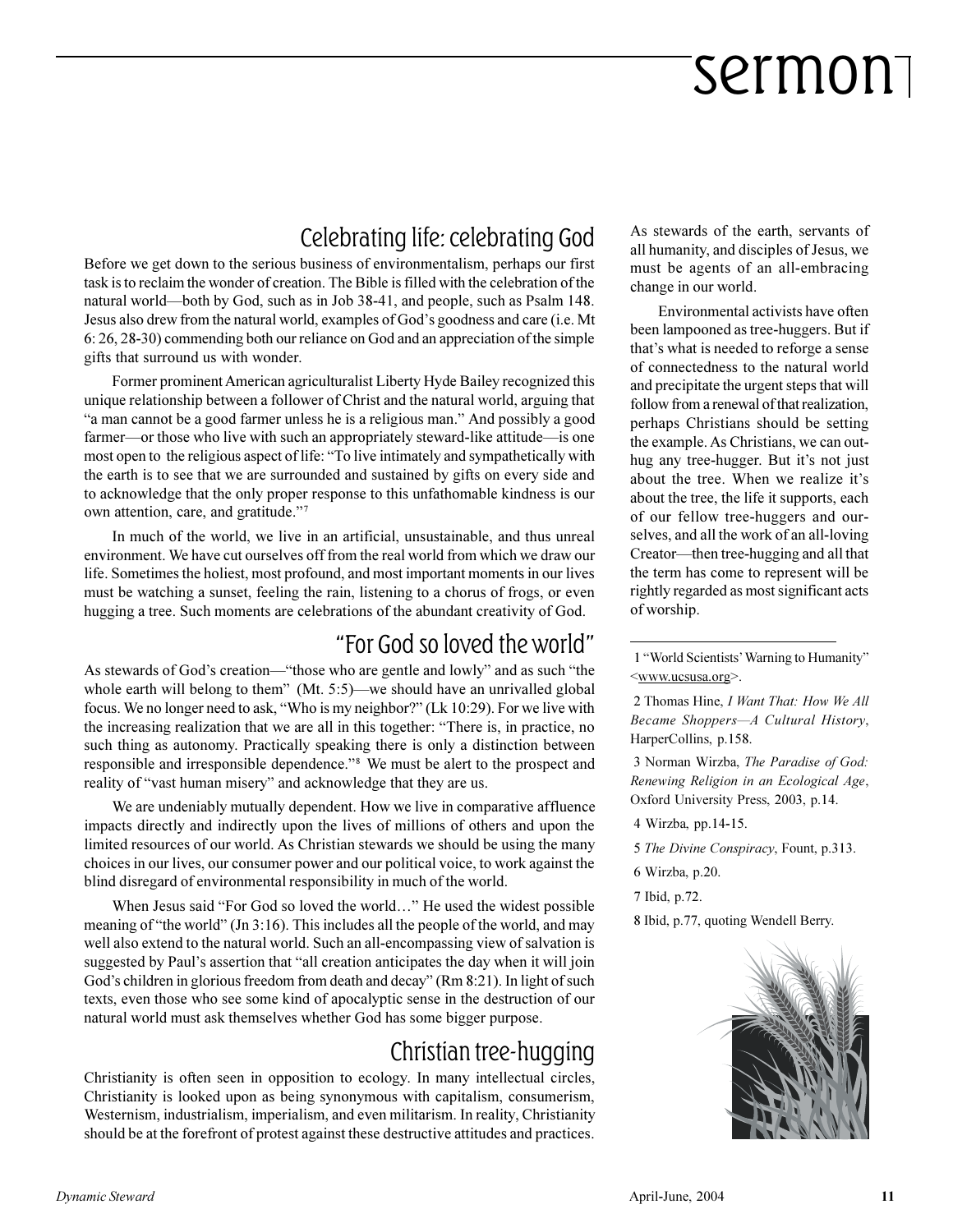### Stewards of Creation

*Sarah Bath, Program Associate Center for Applied Biodiversity Science at Conservation International*

*Sarah is a member of Sligo SDA Church in Takoma Park, Maryland.*

A great responsibility W<sub>ww</sub> Then it comes to ecology, the Christian's responsibility is even greater than that of the non-Christian. Our calling to environmental ethics begins with the strong history observed throughout the Bible.

We face many global issues today, but some of the most pressing involve our environment. Environmental issues no longer concern a few-they concern many—and they affect *everyone*. Facing a past in which we have taken advantage of nature and exploited what it has to offer has wreaked havoc on our earth for generations still to come. Advances in science and technology and enormous population increases have placed incredible pressure on our resources. Increasing wastelands and depleted forests, changes in climates, droughts, floods, fires, and threatening pollution are exhausting our natural environment at an alarming rate.

Christians are not known for leading out in conservation projects or environmental education. Most environmental programs and advocacy groups are not affiliated with Christian churches. As Christians, it is vital that we be concerned with the welfare of the individual, but we often overlook the environment in which that individual *lives*. What happens when he or she gets sick from extreme pollution or from eating contaminated fish? Where should we stand on such issues?

Sadly, it has taken devastating environmental crises like the everincreasing "hole" in the ozone layer, the loss of numerous plants and animals, and disastrous climate changes to arouse "the need to revive a theology concerned with Creation as well as redemption" (S. H. Nasr, *Religion and the Order of Nature*, Oxford University Press, 1996, p. 192). Yet some Christians believe that direct involvement in environmental issues will detract from Christ's command to spread the gospel. They argue that government and other specialized organizations, not the church, should deal with these issues.

#### Dust to dust

Adam was made from the dust of the earth. And God tells us that in this present world, when we have lived life, we will return to dust (Gn 3:19). In that sense, we belong to the earth just as much as the earth belongs to us! Further, the covenant that God made with Noah after the flood was really a covenant with *all* creation: I will remember my promise to you and to all the animals that a flood will never again destroy all living beings ... that is the sign of the promise which I am making to all living beings" (Gn  $9:15-17$ ).

God takes stewardship seriously. He loves His creation and He calls us to respect and care for the earth. When He returns He will reward those who have reverence for Him, great and small (Rv  $11:16-18$ ). Christ's return is also designated as the time "to destroy those who destroy the earth"! That's quite a consequence for the actions we have become accustomed to in neglecting our natural environment.

#### A community approach

In his book, *Gods World: A Theology of the Environment*, Ken Gnanakan uses Christ's command to love God with all our hearts and our neighbor as ourselves to remind Christians that, ideally, love for God "should lead us to a deeper dedication to our Creator" and must also "draw us into a more wholesome relationship with creation" (p. 174). The command to love one another will move us away from an individualized ethic and lead us toward a community approach, where we see the needs of others being as important as our own!

We Christians need to develop a biblically-grounded attitude toward nature (Ibid, 4). We believe God created the world and cares for it, and He wants us to be concerned for it. Psalm 24:1 asserts that "the earth is the Lord's and the fullness thereof" and, therefore, should be treated with respect for Him. Not only did God establish ownership of the earth at creation, He has plans for a renewed earth. There is a sustaining relationship between God and earth which shows continuing creative and re-creative processes even today (Ibid, 34).

#### A complete health message

The Adventist church's concern for and powerful message about health has made it famous around the globe. Many of our hospitals are able to boast "the best" or "the most" for issues relating to excellent patient care. In his 1995 lecture given at Loma Linda University—"Conceptual Foundations of Our Health Message"—Jack Provonsha, MD, PhD, speaks of the history of healthcare in the SDA church: "If one worships God, it necessarily follows that one will respect His Creation, of which the human body is the very epitome. It is an affront to God to abuse His Creation."\*

Adventists have done well to express their worship of God through taking care of their physical and mental health. But there is another issue these days that has a similar message. Concern for the environment around us, which actually figures so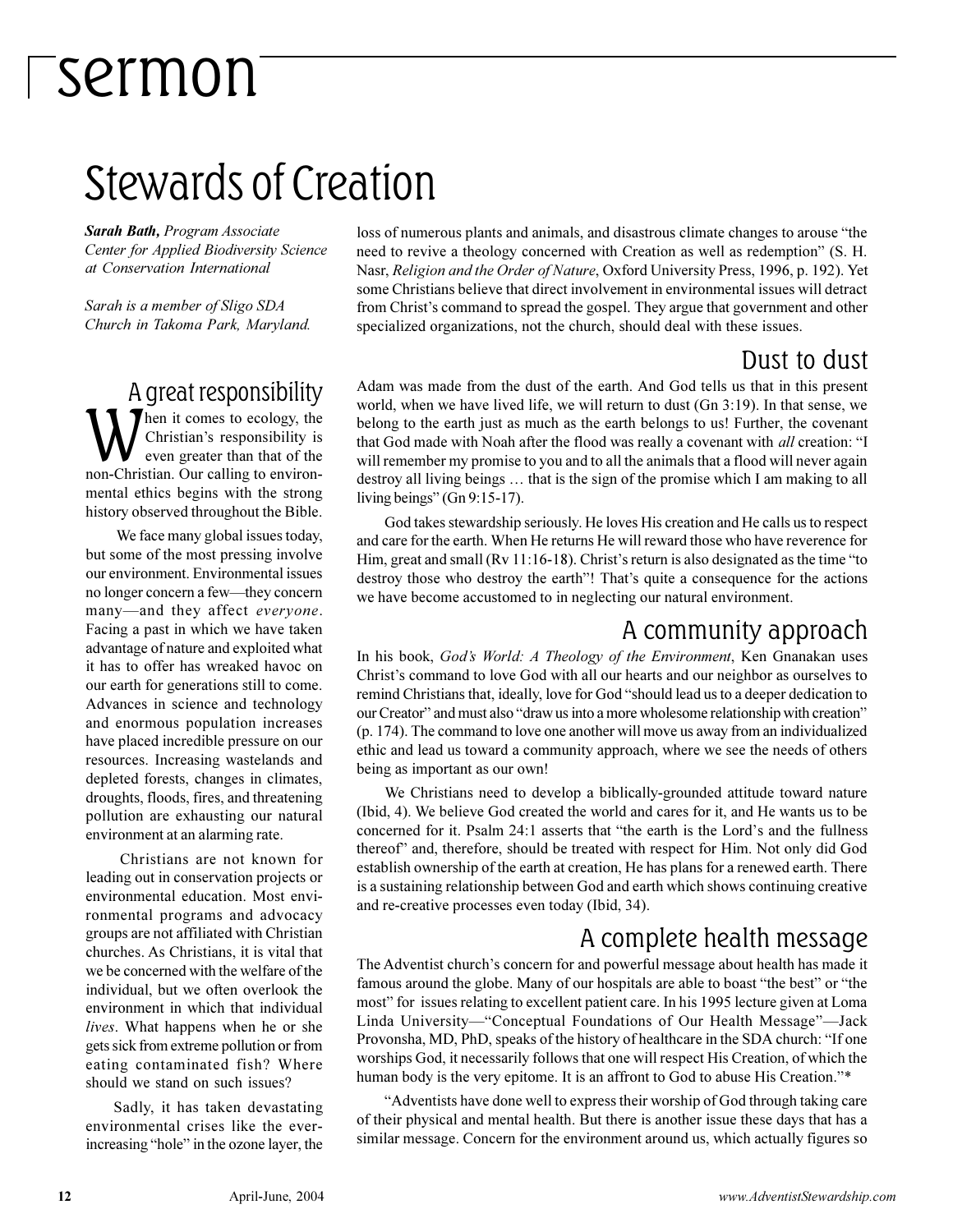prominently in personal and social health, is also one involving respect for creation, and thus for the Creator. At creation man was given responsibility for his environment, to dress and to keep it.'

"The trouble is, most of the world's environmental problems are too complex for individuals or small groups to handle. Cleaning up earth's rivers, lakes, and skies will involve enormous expenditures of effort and money, and there are no quick fixes. It will call for massive and persistent effort applied by groups and governmental leaders over the long haul to make a difference.

The tragedy is, we know what to do to clean things up, to restore our damaged ecosystems, and to prevent further despoiling. What is missing at every level of society is the collective will to do it  $\ldots$  to bring health and healing to our living environment again calls for worship of its Creator. It is an essential part of the Adventist health message.

#### Sabbath and the environment

What sets the Adventist Church apart from most Christian denominations is the observance of the Seventh-day Sabbath—the final day of creation week in which God Himself rested. The fourth commandment reminds us "the seventh day is a day of rest" dedicated to God. On that day no one is to work: "neither you, your children, your slaves, your animals, nor the foreigners who live in your country" (Ex 20:9-10, TEV). We have been given the seventh day of the week as a day of rest, not only for ourselves, but for the earth as well. The Old Testament calendar allowed for a sevenyear cycle where every seventh year the land received a sabbatical and remained fallow for one year—a year of rest  $(Lv 25: 2-6)$ .

A second and equally significant belief we hold is the importance of each member's role in Christian stewardship: "We are God's stewards, entrusted by Him with time and opportunities, abilities and possessions, and the blessings of the earth and its resources. We are responsible to Him for their proper use. We acknowledge God's ownership by faithful service to Him and our fellowmen and by returning tithes and giving offerings for the proclamation of His gospel and the support and growth of His church. Stewardship is a privilege given to us by God for nurture in love and the victory over selfishness and covetousness. The steward rejoices in the blessings that come to others as a result of his faithfulness" (*Seventh-day Adventists Believe A Biblical Exposition of 27 Fundamental Doctrines*, Review and Herald Publishing, 1988, Ch. 20).

God asks us to partner with Him to care for the earth. We ought to do everything we can to maintain life on all levels, keeping the ecological balance intact. Stewardship results in many blessings—the blessings of contentment and joy for each member and it reaps blessings for the Church as a whole, strengthening the body of Christ.

#### Renewing our vision

The Seventh-day Adventist Church came on the scene in the latter half of the nineteenth century at a time of great conceptual and social excitement. A time when people were interested in nature and nature's God in matters of health and disease. Under the guidance of God, a called people were committed to the task of selecting and developing and organizing the best worldwide system of health and healing which gave this movement a voice of authority in this dimension of the movement's ministry" (Provonsha).

*It is vital ... that we be concerned with the welfare of the individual, but we often overlook the environment in which that individual lives! What happens when he or she gets sick from extreme pollution or from eating contaminated fish?*

It is again time for God's "called people" to commit to the task of environmental stewardship-to assist in the development of systems of conservation and education that will be a testimony to our desire to care for God's creation.

To learn more about Sarah's work, visit http://www.biodiversityscience.org or email her at s.bath@conservation.org.



<sup>\*</sup>Dr. Provonsha's lecture is available online at: http://www.llu.edu/llu/bioethics/ prov98.htm.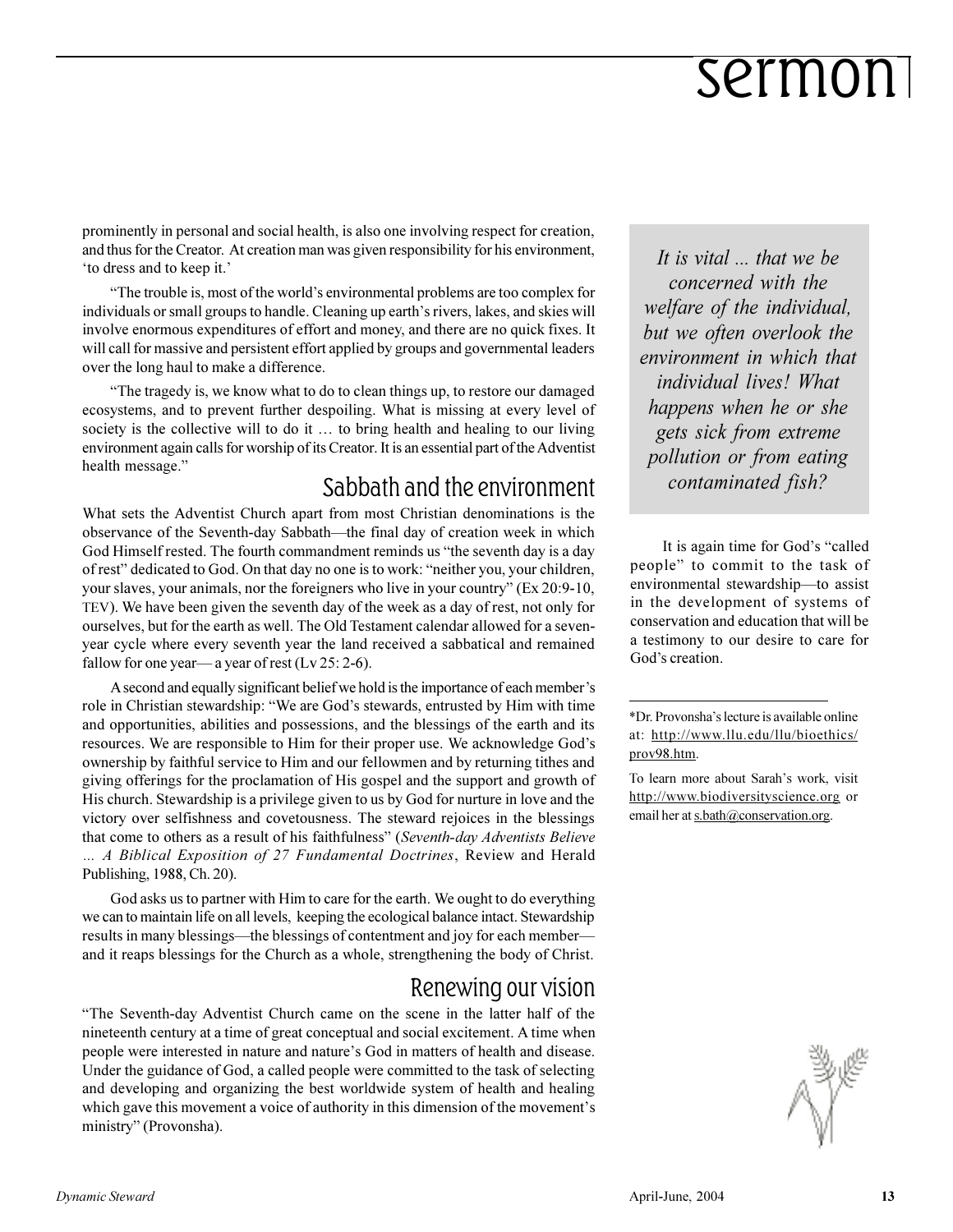# book reviews

### The Rabbi's Heartbeat

*Reviewed by Claire L. Eva, Assistant Director General Conference Stewardship Department*

This new, inspired and artistic volume by Brennan Manning could become a Christian classic. This reviewer is on the third read through. Manning has a way his new, inspired and artistic volume by Brennan Manning could become a of expressing the heart and soul of Christian faith; probably because he speaks authentically and honestly, with a passion for the compassion of Christ.

*The Rabbi's Heartbeat* is concise, yet full of meaning. The title may be familiar, as it is one of the chapter titles from Manning's newly revised *Abba's Child*.

Manning says, "Define yourself radically as one beloved by God. This is the true self. Every other identity is illusion" (p. 40). This volume will help the reader internalize what it means to be the beloved of God. It exposes how we, as Christians, are tempted to put forth the "imposter" within: "Living out of the false self creates a compulsive desire to present a perfect image to the public so that everybody will admire us and nobody will know us.

The author shares: the value of solitude, the dynamic power that flows from living in the "present risenness of Christ," sharing through acts of love, and so much more. This is a book that will bring meaning and grace to your life and to those you love.



by Brennan Manning NavPress Colorado Springs, Colorado 2003 US\$ 16.99

### Igniting Passion in Your Church

*Reviewed by Benjamin C. Maxson, Director General Conference Stewardship Department*



by Steve Ayers Group Publishing Loveland, Colorado 2002 US\$ 15.99

S teve Ayers writes from his own conflict with the contemporary church. Though the loves God's people, he struggles with the institution called the church—the he loves God's people, he struggles with the institution called the church—the business, the organization, the image. Steve tells how he fell in love with the church through his passion for Christ. Using the metaphor of a love relationship and courtship, the author explores practical ways for helping the church fall in love with Jesus Christ.

This book is full of practical counsel coming from a fascinating perspective and a powerful image. The goal is to connect people through relationship—a three-way relationship. In his words, "We are connected to God through Jesus Christ. We're connected to one another in Jesus Christ. Then, because we are married to Jesus, we're to connect to the world."

This is a refreshing book to read that points us back to basics. It calls us to the practice of loving God and loving each other.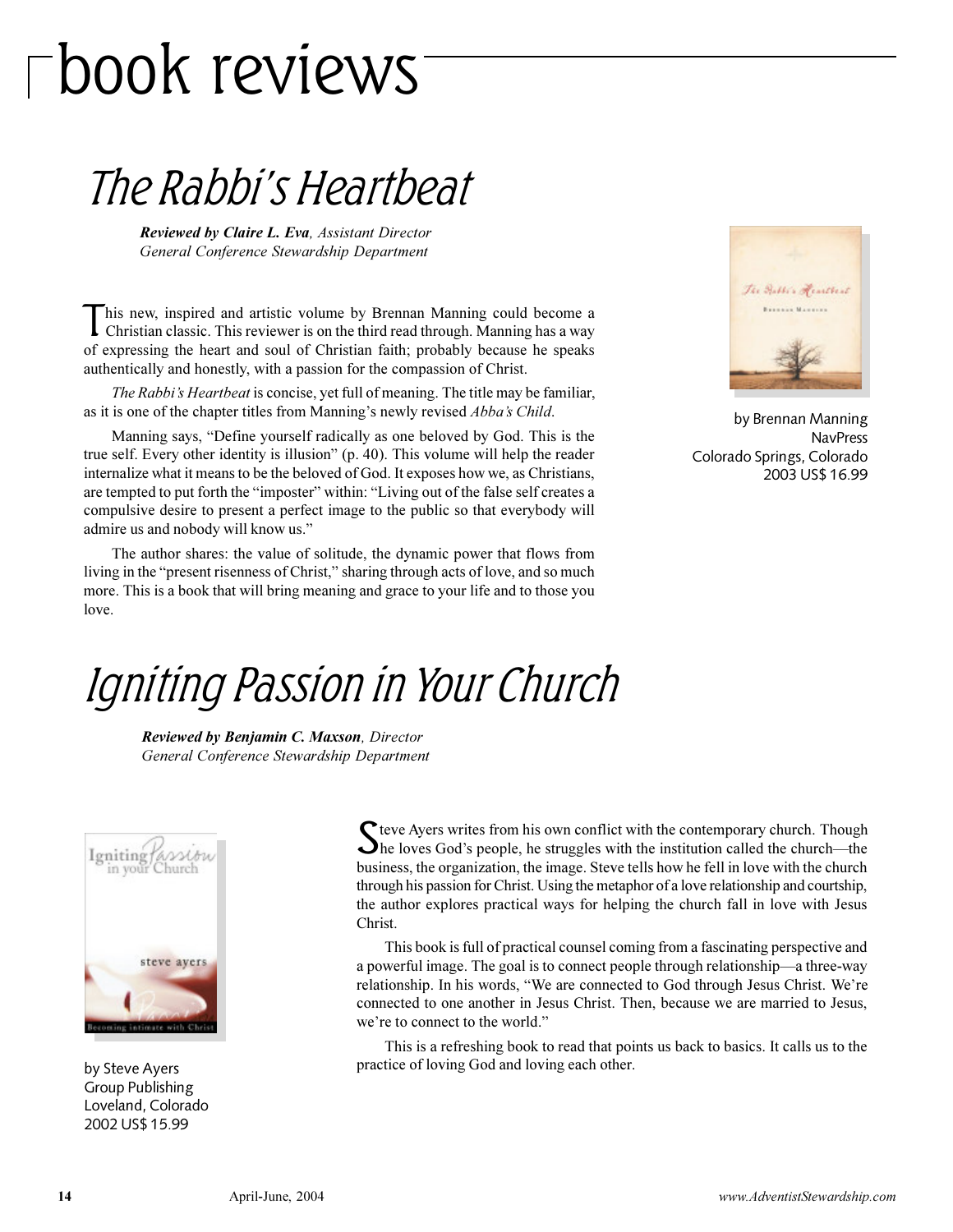# book reviews

Conspiracy of Kindness

*Reviewed by Claire L. Eva, Assistant Director General Conference Stewardship Department*

The subject of the book, *Conspiracy of Kindness* by Steve Sjogren, could best be described as "servant evangelism." The author defines servant evangelism by using he subject of the book, *Conspiracy of Kindness* by Steve Sjogren, could best be this formula: "servant evangelism = deeds of love + words of love + adequate time" (p. 22).

In other words, Steve Sjogren and the members of his church, Vineyard of Cincinnati, believe that loving deeds performed by unassuming Christians do more to convince people of the love of God than all the words in the world.

Says Sjogren: "So many of us feel like failures when we try to share our faith—all but the few who can really do it well." But Christians who have entered into "servant" evangelism" have new hope and inspiration for sharing with others. "Instead of just telling the gospel, we are *bringing* the gospel to people. Our society expects to be preached at by enthusiastic Christians. It is almost shocking to unbelievers when we break that expectation by offering simple, practical demonstrations of God's love"  $(p. 31)$ .

This is an essential book for those churches and individual members who are serious about wanting to share their faith with those around them—a book for those who truly want to make a difference in the world for Christ.



by Steve Sjogren Servant Publications Ann Arbor, Michigan 2003 US\$ 12.99

### Transforming Discipleship

*Reviewed by Benjamin C. Maxson, Director General Conference Stewardship Department*



by Greg Ogden and Gregory J. Ogden InverVarsity Press Downer's Grove, Illinois 2003 US\$ 12.00

O gden continues on the path he blazed when he wrote *The New Reformation*. This time he focuses specifically on discipleship. While his model includes structure and curriculum, his focal point is on a covenantal relationship in a triad. Within this grouping of three individuals, a peer discipling process develops.

The author explores the current need for discipling within today's church. He shares research by George Barna, as well as personal experience, to analyze the lack of maturity in the life of the individual Christian. He states: The irony is that in our attempt to reach the masses through mass means we have failed to train people the masses could emulate." Then he identifies Christ's method and shows how Scripture provides a model for our ministry.

This book is packed with practical help for developing a discipling strategy in a local congregation. The author's experience provides a rich knowledge base to enhance today's church. He makes discipling doable for the average church.